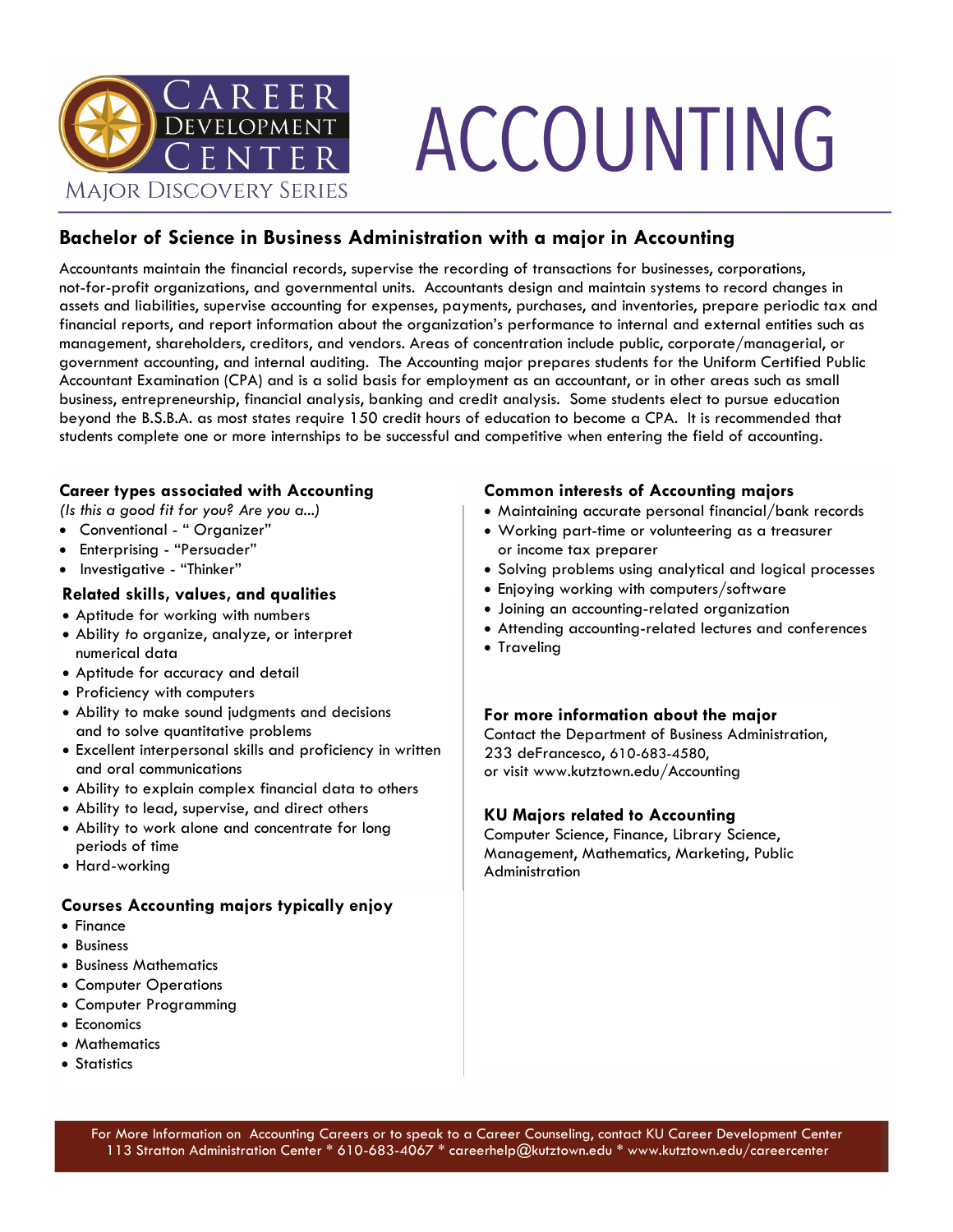## **FOUR STEPS TO SUCCESS**

**DISCOVER** EXPLORE >

### 1<sup>ST</sup> YEAR

- Enroll in the Career Exploration Certificate.
- Attend info sessions to learn about career development and personal branding.
- Take a career assessment to identify and confirm interests.
- Get involved in campus clubs and organizations.
- Develop basic workplace skills through jobs or volunteer work.
- Talk with professors, family, and friends about career ideas.
- Conduct informational interviews with professionals working in fields of interest.
- Develop a relationship with your professors and faculty advisor.

• Meet with CDC career coach.

2<sup>ND</sup> YEAR

- Attend info sessions to learn about resume writing, and externships.
- Confirm your choice of major and consider options for double major or minor.
- Research careers of interest.
- Complete a job shadowing (externship) experience.
- Seek meaningful employment or volunteer work in a field related to your major.
- Explore options for undergraduate research and study abroad.
- Write a resume and have it reviewed by the CDC.
- Manage your online presence.
- $3<sup>RD</sup>$ YEAR
- Enroll in the Career Success Certificate.
- Complete an internship and/or undergraduate research.
- Attend info sessions about internships, interviewing, job search strategies, and grad school.
- Build a LinkedIn profile and continue to monitor your online presence.
- Complete a mock interview.
- Build skills through research projects, part-time employment, and volunteer work.
- Participate in employer panels, site visits & networking events.
- Attend internship & job fairs.
- Take on a leadership role in a student organization or work.
- Consider graduate school options and prepare for admissions tests.

### 4<sup>TH</sup> YEAR

- Attend Senior Kick-off session and other info sessions to prepare for job search/grad school.
- Update your resume and LinkedIn profile.
- Create cover letter drafts.
- Gain experience through internships and/or undergraduate research.
- Secure references for job/grad school applications.
- Create your "30 second" commercial/elevator pitch.
- Meet with CDC to develop job search strategies.
- Research employers.
- Network with professionals through events and social media.
- Join a professional organization in your discipline.
- Attend the senior etiquette luncheon or dinner.
- Participate in job fairs and on-campus interviewing.

### **Sample Career Titles**

Accounting majors can be found working in a wide variety of career fields. Here are just some career titles that may be of interest. Please note that some jobs may require further education and training. To learn more about these careers, visit http://online.onetcenter.org or www.bls.gov/oco

- Actuary
- Assistant Controller
- Auditor
- Bank Examiner
- Benefits Administrator
- Budgetary Control Analyst
- Certified Public Accountant
- Chief Cost Accountant
- Chief Financial Officer
- CIA Agent
- Claims Adjuster
- Collection Agent
- Commercial Banker
- Commodities Trader
- Consumer Credit Officer
- Controller
- Corporate Accountant
- Cost Accountant
- Credit and Collection Specialist
- Entrepreneur
- Estate Planner
- FBI Agent
- Financial Analyst
- General Auditor
- Governmental Accountant
- Industrial Buyer
- Internal Auditor
- International Trade Specialist
- Inventory Control Specialist
- IRS Investigator
- Loan Administrator
- Loan Officer
- Logistics Specialist
- Managerial Accountant
- Management Consultant
- Methods and Procedures Specialist
- Payroll Manager
- Personal Financial Planner
- Plant Accountant
- Professor
- Public Accountant
- Securities Broker
- Stockbroker
- Systems Analyst
- Tax Lawyer
- Tax Specialist
- Treasurer
- Treasury Management Specialist
- Trust Accountant
- Underwriter

EXPERIENCE >IMPLEMENT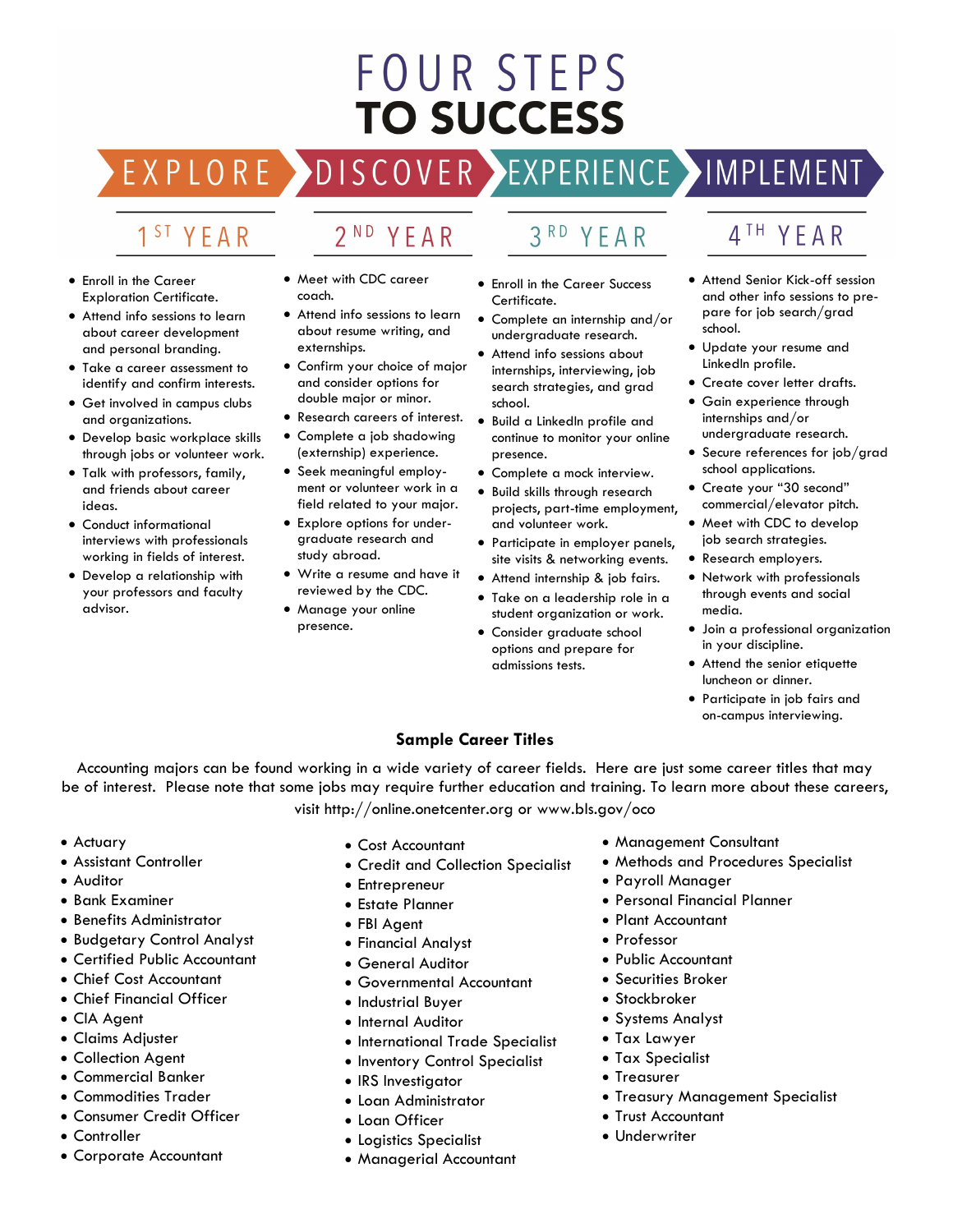### **Common Internship Sites and Employers**

Accounting majors often find internships and employment in the following industries:

- Accounting Firms
- Banks
- Business & Industry
- College/Universities
- Insurance Companies
- Non-profit organizations
- Private Practice
- State/Federal Government
- Stock Brokerages

 Handshake is the primary online resource **induction** is the primary child ressorted to **halo the property of the students** and alumni with employers. www.kutztown.edu/handshake

### **Useful Websites for Accounting Majors**

Whether you are researching related career fields, applying for internships or jobs, or planning to join a professional association, these websites are for you!

### **Industry/Employment Information**

Information on Accounting Careers www.becker.com

AICPA www.startheregoplaces.com

Career Bank www.careerbank.com

CPA Directory & Job Postings www.cpadirectory.com

Accounting Jobs www.accounting.com

Pennsylvania Institute of Certified Public Accountants Career Center http://www.picpa.org/Content/ Resources/CareerCenter.aspx

Accounting Career Center http://www.accountingcoach.com/careers

LinkedIn Jobs www.linkedin.com/jobs

### **Professional Associations**

American Institute of Certified Public Accountants (AICPA) www.aicpa.org

IMA www.imanet.org

American Accounting Association http://aaahq.org

National Association of Black **Accountants** www.nabainc.org

PA Institute of Certified Public **Accountants** www.picpa.org

Institute of Internal Auditors www.theiia.org

American Society of Women **Accountants** www.aswa.org

American Association of Latino Professionals in Finance and Accounting www.alpfa.org

Financial Executives International www.financialexecutives.org

Association of Government Accountants www.agacgfm.org

### **Related Area Employers**

Andersen Air Products Baker Tilly BBD LLP BDO Buckno Lisicky Campbell, Rappold & Yurasits LLP Carpenter Technology Corporation Clark Associates, Inc. **Deloitte** East Penn Manufacturing Enersys, Inc. Ernst & Young Herbein + Company, Inc Hershey Entertainment & Resorts KPMG Kreischer Miller Kutztown University: Accounts Payable Dept., Foundation Office, & Small Business Development Ctr. Maillie, LLP Molinari Oswald LLC Olympus PA Department of Revenue Penske PPL Electric Utilities PwC RKL S.R. Snodgrass, P.C. SEI, Inc.